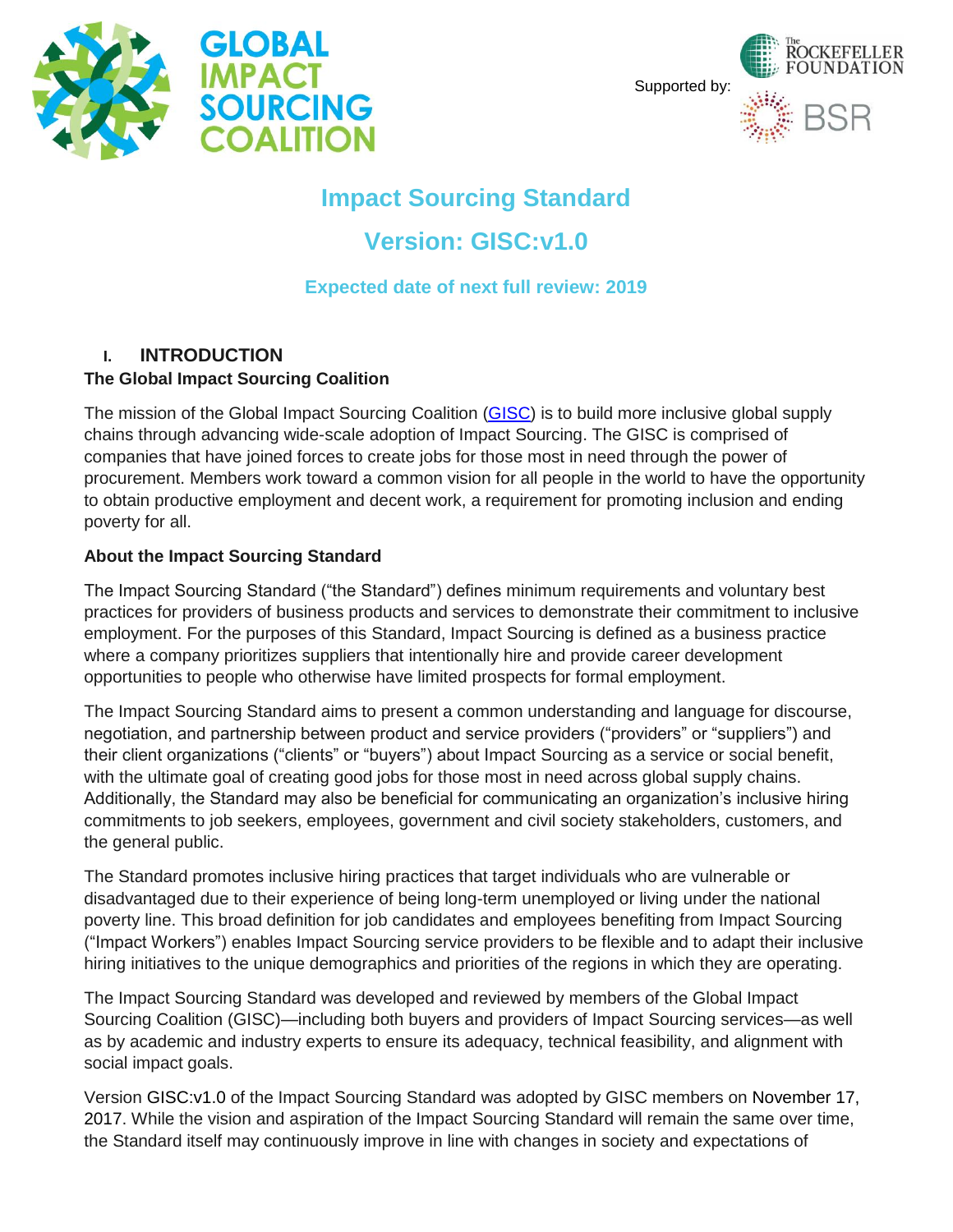business. The Standard will be reviewed no later than two years after its adoption, after which a biannual cycle of review is expected.

#### **II. OBJECTIVES**

The objectives of the Impact Sourcing Standard are to:

- a) Establish Impact Sourcing as a trusted business practice that improves the lives of people who otherwise have limited prospects for formal employment;
- b) Enable product and service providers to communicate consistently about their Impact Sourcing service capabilities and performance to their clients and other stakeholders;
- c) Enable client organizations to evaluate their product and service providers based on their Impact Sourcing service capabilities and performance, as well as to communicate consistently about their Impact Sourcing efforts to their stakeholders;
- d) Facilitate the adoption of Impact Sourcing across companies operating in a wide range of geographies and industries.

#### **III. SCOPE**

- The Standard is applicable to providers of all business products and services who directly employ Impact Workers.
- The requirements of this Standard shall apply universally, regardless of an organization's legal structure, geographic location, industry sector, and company size.
- This Standard may be applied by an entire organization or a business division, such as a country office, a business unit, or a subsidiary, among other possible divisions, as long as the business division is clearly defined and can conform to the requirements set forth in this Standard.
- This Standard does not apply to organizations that subcontract to Impact Sourcing service providers. In this instance, the organization is considered to be a buyer of Impact Sourcing services, and the subcontractor a provider, who will be expected to uphold the requirements of the Standard. It is possible for an organization to be both a buyer and an Impact Sourcing service provider, when that organization both adheres to the requirements of the Standard itself and procures from Impact Sourcing service providers.

#### **IV. NORMATIVE REFERENCES**

Organizations that use the Impact Sourcing Standard shall comply with local, national, and all other applicable laws, at a minimum. Users also shall apply prevailing industry standards of good business practice and other requirements to which the organization subscribes. When such laws, standards, or other requirements to which the organization subscribes and this Standard address the same issue, the provision most favorable to workers shall apply.

The foundational elements of this Standard are based on the UN Declaration of Human Rights, conventions of the International Labor Organization (ILO), international human rights norms, and national labor laws. It is expected that all providers that subscribe to this Standard further respect the principles of the international instruments listed in Annex A. Failure to address the management of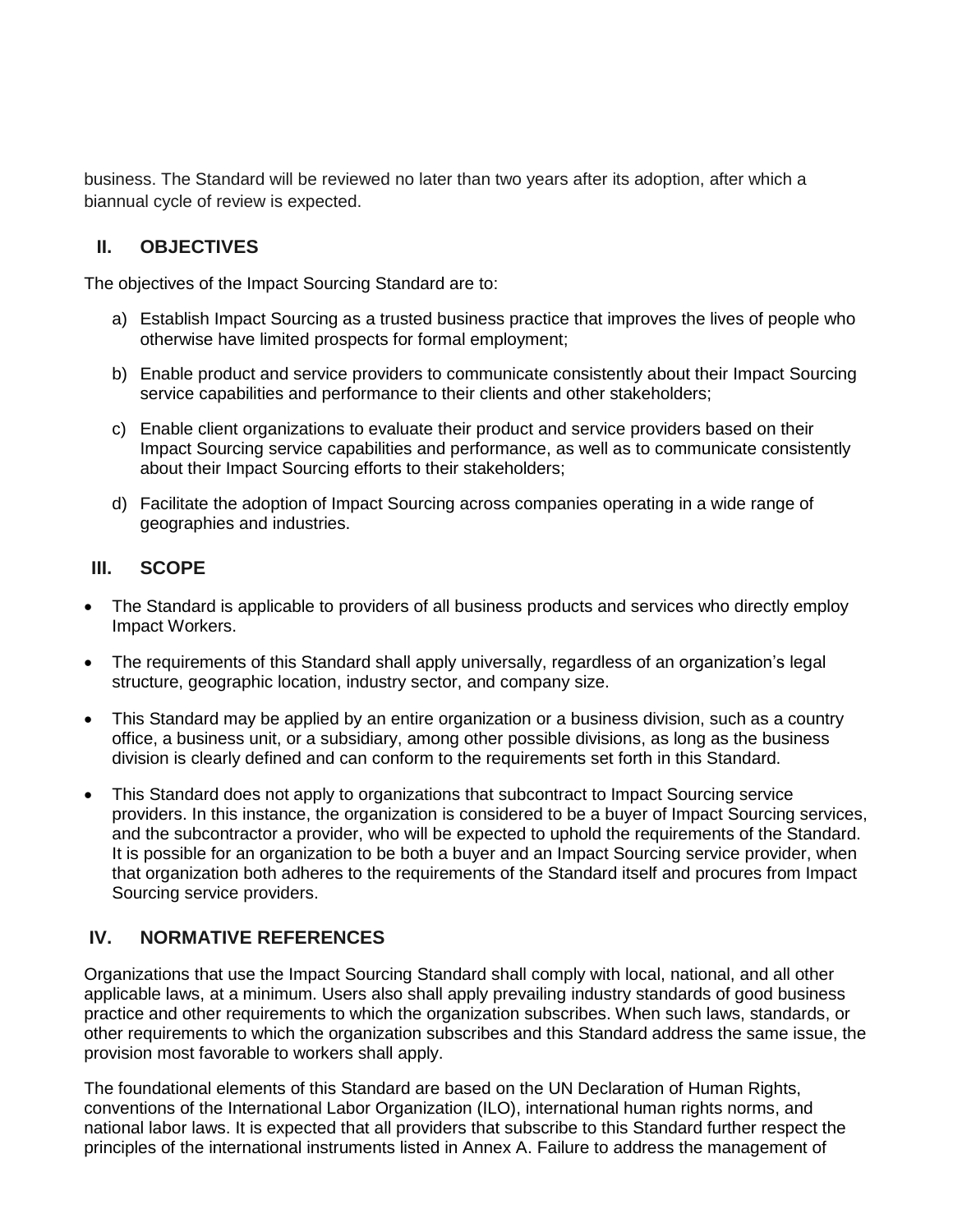critical issues in the workplace such as forced and child labor, occupational health and safety, freedom of association and collective bargaining, discrimination, disciplinary practices, working hours, and compensation violate the intentions of this Standard, and may disqualify organizations from achieving an Impact Sourcing Standard rating.

### **V. TERMS AND DEFINITIONS**

| <b>Term</b>                                              | <b>Definition</b>                                                                                                                                                                                                                                                                                                                                                                                                                                                                         | <b>Reference</b>                                                             |  |
|----------------------------------------------------------|-------------------------------------------------------------------------------------------------------------------------------------------------------------------------------------------------------------------------------------------------------------------------------------------------------------------------------------------------------------------------------------------------------------------------------------------------------------------------------------------|------------------------------------------------------------------------------|--|
| <b>Impact Sourcing Definitions</b>                       |                                                                                                                                                                                                                                                                                                                                                                                                                                                                                           |                                                                              |  |
| <b>Impact Sourcing</b>                                   | Impact Sourcing is a business practice where a company<br>prioritizes suppliers that intentionally hire and provide career<br>development opportunities to people who otherwise have limited<br>prospects for formal employment.                                                                                                                                                                                                                                                          | <b>Global Impact</b><br><b>Sourcing Coalition</b>                            |  |
| <b>Impact Sourcing</b><br>service provider               | A provider of business products and services that commits to<br>intentionally hire and provide career development opportunities<br>to people who otherwise have limited prospects for formal<br>employment, to deliver social and business outcomes.                                                                                                                                                                                                                                      | <b>Global Impact</b><br><b>Sourcing Coalition</b>                            |  |
| <b>Providers (Service</b><br>Providers, or<br>Suppliers) | A business entity which provides the company with goods and/or<br>services integral to, and utilized in/for, the production of the<br>company's goods and/or services.                                                                                                                                                                                                                                                                                                                    | <b>Social Accountability</b><br>International, SA8000                        |  |
| <b>Buyers (or Clients)</b>                               | Organizations-including multinational corporations, small to<br>medium enterprises, government units, private sector units-that<br>outsource processes and services to providers.                                                                                                                                                                                                                                                                                                         |                                                                              |  |
| <b>Career</b><br>development                             | The process of managing an employee's work experience,<br>professional development, and career progression within an<br>organization.                                                                                                                                                                                                                                                                                                                                                     |                                                                              |  |
| <b>Impact Workers</b>                                    | People hired into the organization who previously were long-<br>term unemployed or living under the national poverty line.                                                                                                                                                                                                                                                                                                                                                                |                                                                              |  |
| Long-term<br>unemployed                                  | Unemployed persons with continuous periods of unemployment<br>extending for one year or longer despite being available and<br>actively looking for work.                                                                                                                                                                                                                                                                                                                                  | ILO, Key Indicators of<br>the Labour Market<br>11. Long-term<br>unemployment |  |
| <b>Poverty line</b>                                      | The poverty line is the minimum level of income deemed<br>adequate in a particular country, and may be determined based<br>on either absolute or relative poverty. Relative poverty is defined<br>relative to the members of a society and, therefore, differs<br>across countries. Absolute poverty refers to a set standard which<br>is consistent over time and between countries. The World Bank<br>sets the absolute international poverty line at \$1.90 a day (in<br>2011 PPP \$). | <b>World Bank</b><br><b>Poverty &amp; Equity</b><br><b>Data Portal</b>       |  |
| <b>Private employment</b><br>agency                      | Any entity, independent of the public authorities, which provides<br>one or more of the following labor market services:<br>Matching offers of and applications for employment, without<br>$\bullet$<br>the agency becoming a party to the employment<br>relationship(s) which may occur;                                                                                                                                                                                                 | <b>Social Accountability</b><br>International, SA8000                        |  |

For the purposes of this document, the following terms and definitions apply: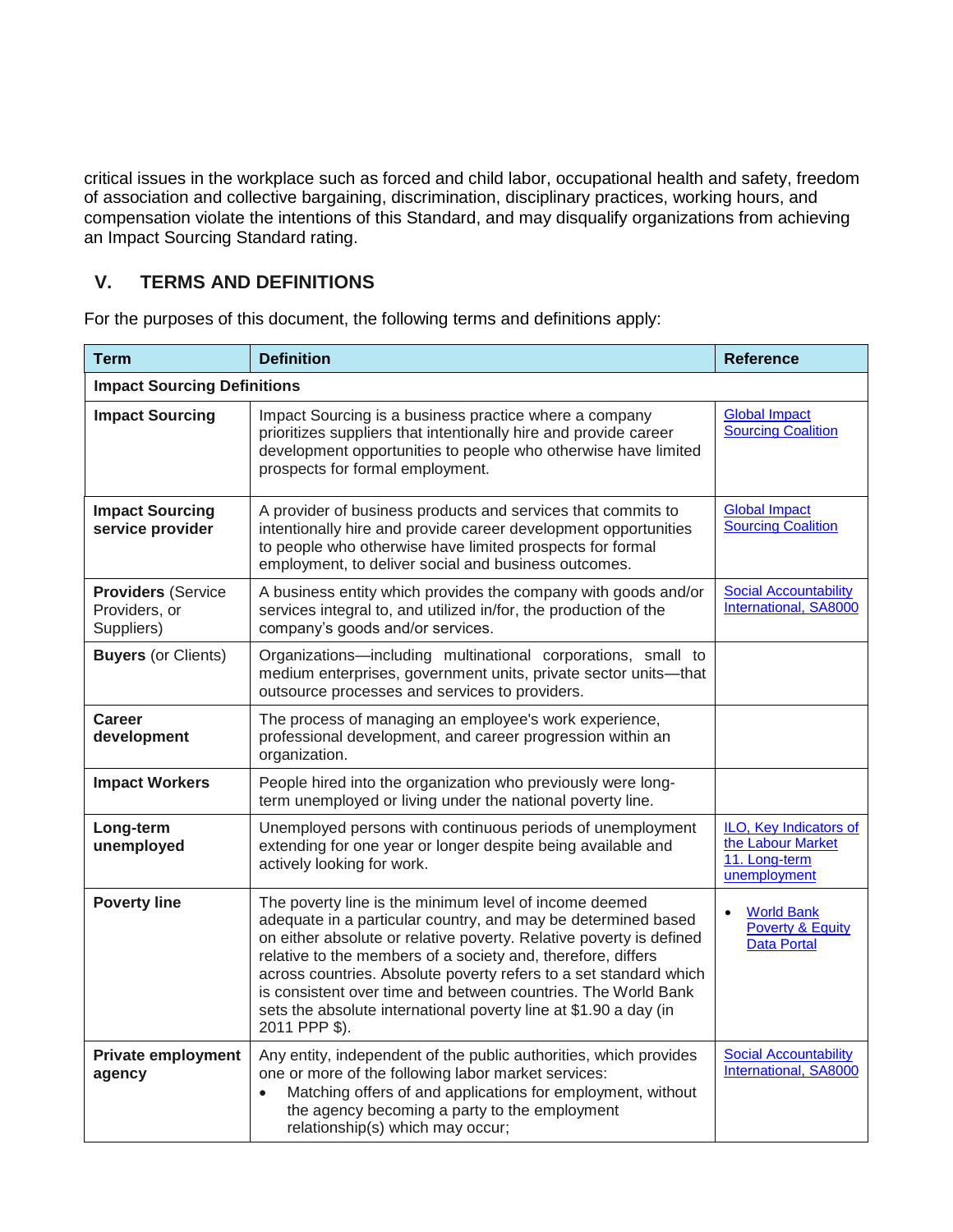|                                    | Employing workers with a view to making them available to a<br>$\bullet$<br>third-party entity, which assigns their tasks and supervises<br>the execution of these tasks.                                                                                                                                                    |                                                              |
|------------------------------------|------------------------------------------------------------------------------------------------------------------------------------------------------------------------------------------------------------------------------------------------------------------------------------------------------------------------------|--------------------------------------------------------------|
| <b>Standard Definitions</b>        |                                                                                                                                                                                                                                                                                                                              |                                                              |
| <b>Shall</b>                       | In this Standard the term "shall" indicates a requirement.                                                                                                                                                                                                                                                                   | <b>Social Accountability</b><br><b>International, SA8000</b> |
| <b>May</b>                         | In this Standard the term "may" indicates a permission.                                                                                                                                                                                                                                                                      | <b>Social Accountability</b><br>International, SA8000        |
| <b>Continual</b><br>Improvement    | Recurring activity to enhance performance.                                                                                                                                                                                                                                                                                   | <b>ISO</b>                                                   |
| <b>Documented</b><br>information   | Information required to be controlled and maintained by an<br>organization and the medium on which it is contained.<br>Documented information can refer to:<br>- the Impact Sourcing management system, including related<br>processes;<br>- evidence of results achieved (records).                                         | <b>ISO</b>                                                   |
| <b>Management</b><br><b>System</b> | A management system describes the set of interrelated or<br>interacting elements of an organization to establish policies and<br>objectives, and the processes an organization needs to follow to<br>meet its objectives.                                                                                                    | <b>ISO</b>                                                   |
| <b>Measurement</b>                 | Process to determine a value.                                                                                                                                                                                                                                                                                                | <b>ISO</b>                                                   |
| <b>Monitoring</b>                  | Determining the status of a system, a process, or an activity.<br>To determine the status, there may be a need to check,<br>supervise, or critically observe.                                                                                                                                                                | <b>ISO</b>                                                   |
| Objective                          | Result to be achieved.<br>An objective can be strategic, tactical, or operational.<br>An objective can be expressed in other ways, e.g., as an<br>intended outcome, a purpose, an operational criterion, an Impact<br>Sourcing objective, or by the use of other words with similar<br>meaning (e.g., aim, goal, or target). | <u>ISO</u>                                                   |
| <b>Outsource</b>                   | An arrangement where an external organization performs part of<br>an organization's function or process.                                                                                                                                                                                                                     | <b>ISO</b>                                                   |
| Organization                       | The entirety of any business or nonbusiness entity responsible<br>for implementing the requirements of this Standard, including all<br>personnel employed by the organization. Note: For example,<br>organizations include companies, corporations, cooperatives,<br>NGOs, and government institutions.                      | <b>Social Accountability</b><br>International, SA8000        |
| <b>Policy</b>                      | Intentions and direction of an organization, as formally<br>expressed by its top management.                                                                                                                                                                                                                                 | <b>ISO</b>                                                   |
| <b>Process</b>                     | Set of interrelated or interacting activities which transforms<br>inputs into outputs.                                                                                                                                                                                                                                       | <b>ISO</b>                                                   |
| <b>Performance</b>                 | Measurable result.<br>Performance can relate either to quantitative or qualitative<br>findings.                                                                                                                                                                                                                              | <b>ISO</b>                                                   |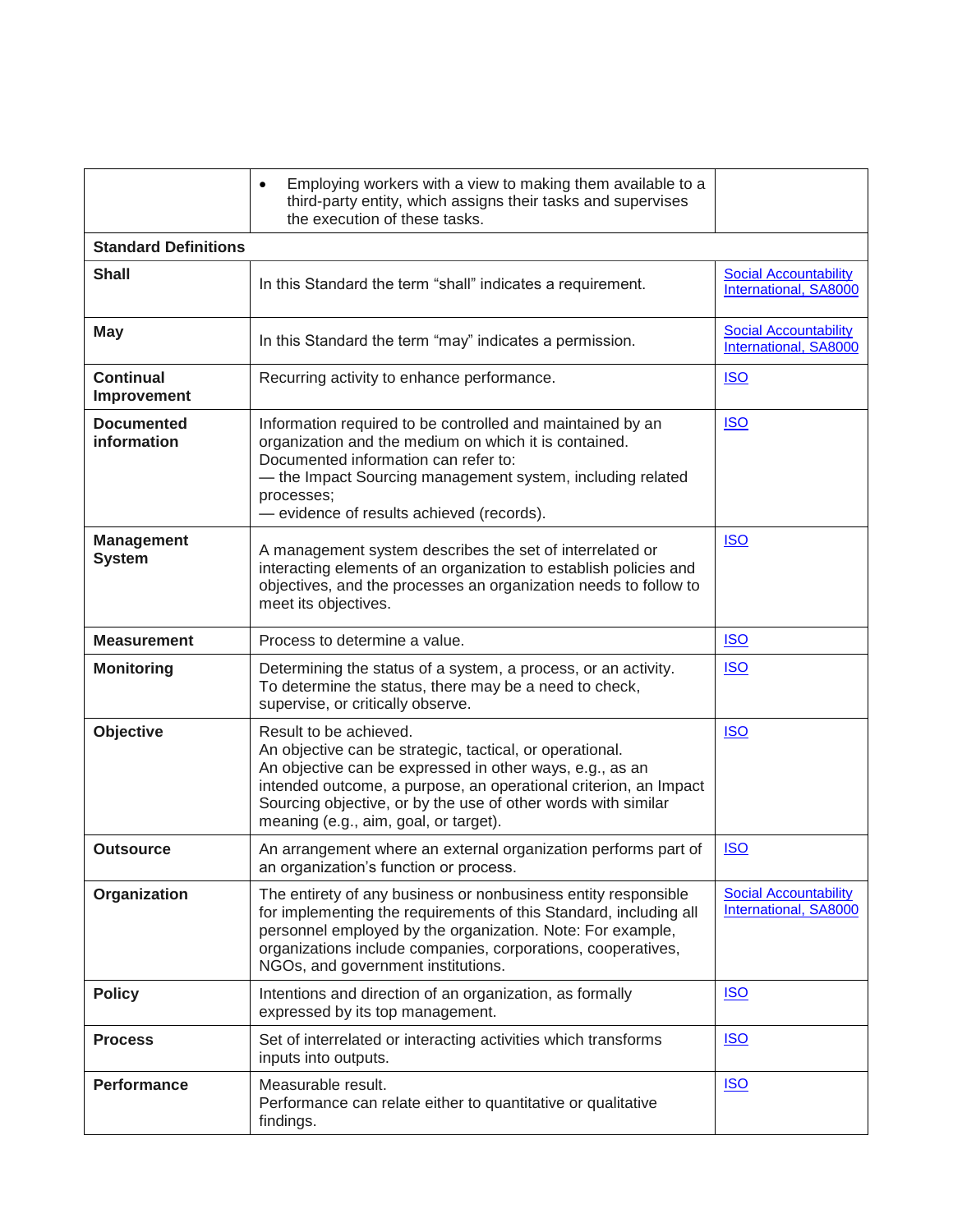|                       | Performance can relate to the management of activities,<br>processes, products and services, systems, or organizations.                                                                             |            |
|-----------------------|-----------------------------------------------------------------------------------------------------------------------------------------------------------------------------------------------------|------------|
| <b>Requirement</b>    | Need or expectation that is stated, generally implied, or<br>obligatory.                                                                                                                            | <u>ISO</u> |
| <b>Conformity</b>     | Fulfillment of a requirement.                                                                                                                                                                       | <b>ISO</b> |
| <b>Top Management</b> | Person or group of people who directs and controls an<br>organization at the highest level.<br>Top management has the power to delegate authority and<br>provide resources within the organization. | <u>ISO</u> |

### **VI. IMPLEMENTATION**

The Impact Sourcing Standard outlines the requirements to be upheld by Impact Sourcing providers, including the steps that they are expected to take across the entire employee lifecycle, from recruitment to career advancement, in order to cultivate an inclusive workplace and a culture of inclusion. Each requirement includes a business policy, practice, or management system that Impact Sourcing providers shall comply with in order to ensure that people who are long-term unemployed or living under the national poverty line enjoy equal opportunities to enter the workforce and advance in their careers.

#### **Impact Sourcing Standard Sections**



When business services providers meet the minimum requirements, they may state that their business practices are in accordance with this Impact Sourcing Standard.

#### **Exclusions**

Buyers may have additional requirements to be negotiated on an individual basis with their service providers. In order to be considered in accordance with this Standard, such criteria may not compromise or otherwise undermine the Standard objectives. This Standard does not currently address the following, which should be negotiated between individual Impact Sourcing service providers and their clients:

- The process or criteria that Buyer organizations may use to assess or prioritize Impact Sourcing service providers beyond the Standard requirements;
- The establishment of a quota of Impact Workers on client accounts (by percentage of the workforce, total number of hires, or any other method of accounting);
- Any additional criteria, expectations, or boundaries that Buyers may require in their procurement assessments and awarding of business processes.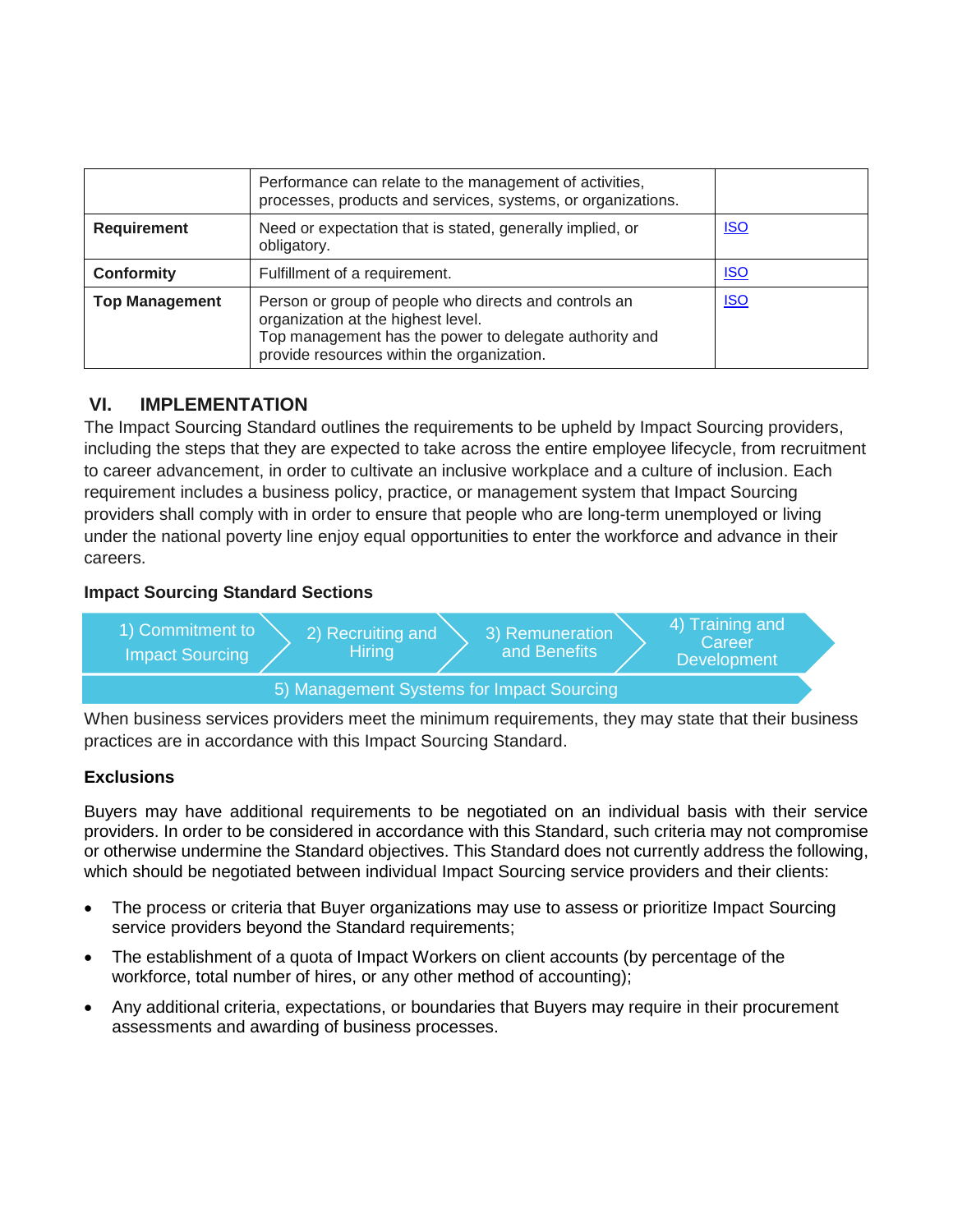#### **VII. IMPACT SOURCING STANDARD**

|       | 1. COMMITMENT TO IMPACT SOURCING                                                                                                                                                                                                                                                                                        | <b>GUIDANCE</b>                                                                                                                                                                                                                                                                                                                                                                                                                                                                                                                                                                                                                                                                                                                                                                                                     |
|-------|-------------------------------------------------------------------------------------------------------------------------------------------------------------------------------------------------------------------------------------------------------------------------------------------------------------------------|---------------------------------------------------------------------------------------------------------------------------------------------------------------------------------------------------------------------------------------------------------------------------------------------------------------------------------------------------------------------------------------------------------------------------------------------------------------------------------------------------------------------------------------------------------------------------------------------------------------------------------------------------------------------------------------------------------------------------------------------------------------------------------------------------------------------|
| $1.1$ | The organization shall commit to employ, advance in<br>employment, and offer equal opportunities in all<br>employment practices to people who were previously<br>long-term unemployed or living under the national<br>poverty line ("Impact Workers").                                                                  | Organizational commitment to creating positive<br>social and business impacts through inclusive<br>employment is the core of the Impact Sourcing<br>Standard.<br>Commitment can be demonstrated through the<br>organization's proactive approach to integrating<br>people who were previously long-term<br>unemployed or living under the national poverty<br>line in the workplace, including actions taken<br>throughout employees' recruitment, training,<br>and career development lifecycle to better<br>attract, prepare, retain, and advance Impact<br>Workers in their careers. It is also demonstrable<br>through the organization's efforts to create a<br>positive and supportive environment for Impact<br>Workers to attain the skills and relationships<br>that they need to thrive in the workplace. |
| 1.2   | The organization shall publish a public statement or<br>commitment to Impact Sourcing and inclusive<br>employment where it can be seen by potential job<br>applicants, clients, and stakeholders.                                                                                                                       | The statement or commitment may be<br>published, for example, on its website, in<br>application materials, or through a press<br>release or CEO statement.                                                                                                                                                                                                                                                                                                                                                                                                                                                                                                                                                                                                                                                          |
| 1.3   | The organization shall appoint member of the top-<br>management team to be responsible for compliance<br>with the Impact Sourcing Standard.                                                                                                                                                                             | Inclusion policies, programs, and practices<br>require aligned, committed, and engaged<br>leadership. Assignment of a senior manager to<br>implementation of the IS Standard signals the<br>importance of the work to all employees and<br>helps to embed it in the culture of the<br>workplace.                                                                                                                                                                                                                                                                                                                                                                                                                                                                                                                    |
| 2.    | <b>RECRUITING AND HIRING</b>                                                                                                                                                                                                                                                                                            |                                                                                                                                                                                                                                                                                                                                                                                                                                                                                                                                                                                                                                                                                                                                                                                                                     |
| 2.1   | The organization shall periodically review recruiting<br>and hiring processes and policies to ensure that they<br>do not intentionally or inadvertently prevent job<br>applicants who are long-term unemployed or living<br>under the national poverty line from being<br>considered for a job within the organization. | Impact Worker candidates are often<br>disadvantaged in the job application process.<br>Impact Sourcing service providers should<br>review each step in their recruiting and hiring<br>practices to identify and remove any false<br>barriers that may prevent Impact Worker job<br>seekers from applying or being fully considered<br>for employment. Actions may include:<br>Ensuring that job postings and interview<br>processes emphasize applicants' potential<br>over demonstrated skillsets, and focus on<br>output rather than process, so that they do<br>not indirectly discriminate against job<br>candidates;                                                                                                                                                                                           |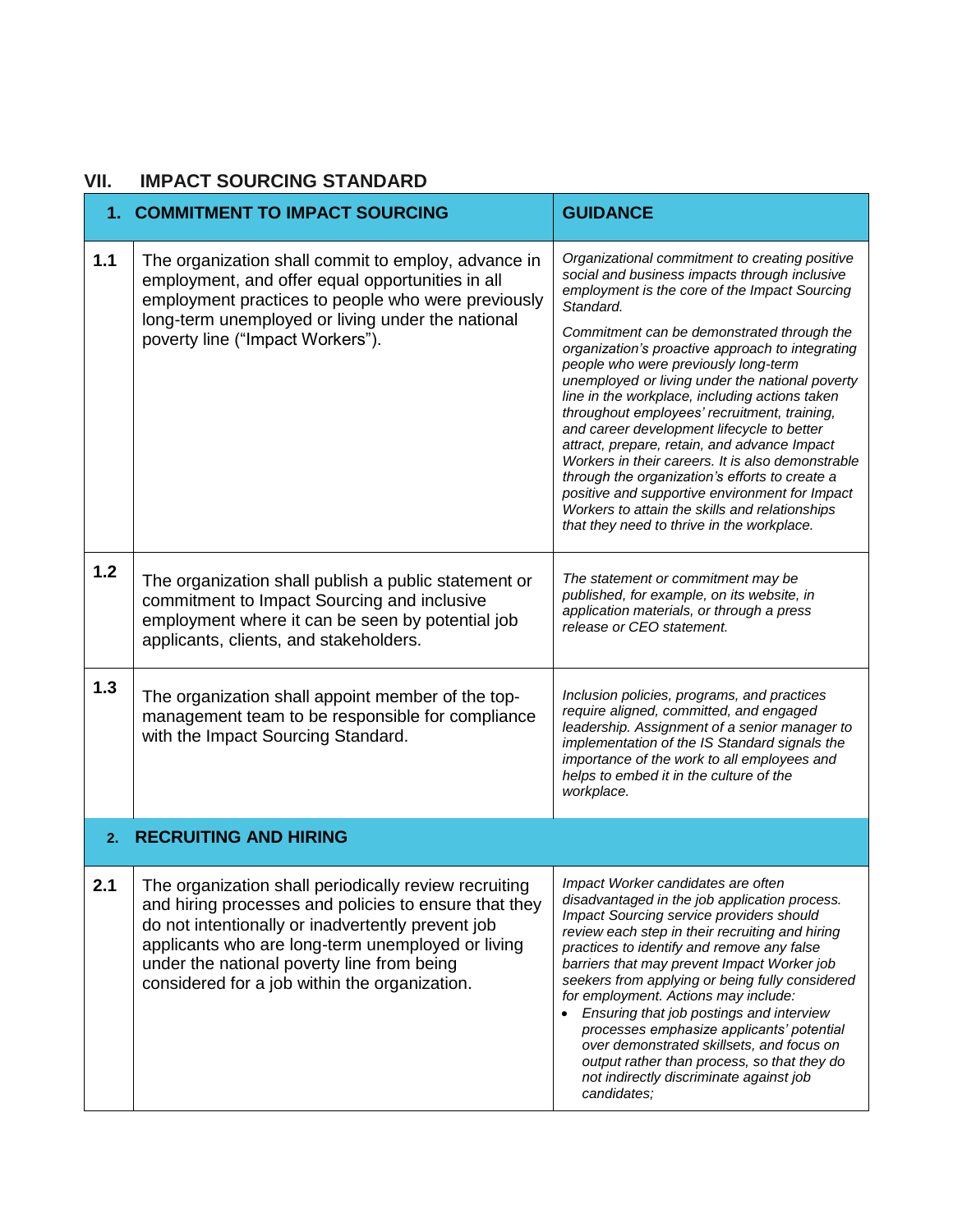|     |                                                                                                                                                                                                                                                                                                                     | Removal of any previous employment or<br>qualifications requirements that are not<br>strictly required for the available job;<br>Using neutral and objective evaluation<br>criteria to avoid subjective employment<br>decisions based on personal stereotypes or<br>hidden biases of the interview team;<br>Adjusting applicant tracking system filters to<br>remove any potential barriers for Impact<br>Worker applicants;<br>Ensuring that advertising does not<br>discourage or discriminate against Impact<br>Worker candidates;<br>Utilizing job advertising channels that are<br>accessible to Impact Worker candidates;<br>Supporting alternative ways of conducting<br>assessments and interviews, such as<br>extended interviews or facilitating work<br>trials;<br>Empowering recruiters and hiring managers<br>to adapt the interviews for candidates with<br>special needs who for other reasons are not<br>able to compete fairly when confronted by<br>standard interview processes;<br>Ensuring that non-job-related selection<br>criteria or procedures (e.g., tests, interview<br>questions, etc.) do not adversely affect<br>Impact Worker candidates. |
|-----|---------------------------------------------------------------------------------------------------------------------------------------------------------------------------------------------------------------------------------------------------------------------------------------------------------------------|---------------------------------------------------------------------------------------------------------------------------------------------------------------------------------------------------------------------------------------------------------------------------------------------------------------------------------------------------------------------------------------------------------------------------------------------------------------------------------------------------------------------------------------------------------------------------------------------------------------------------------------------------------------------------------------------------------------------------------------------------------------------------------------------------------------------------------------------------------------------------------------------------------------------------------------------------------------------------------------------------------------------------------------------------------------------------------------------------------------------------------------------------------------------------|
| 2.2 | Hiring managers and recruiters shall be trained to<br>identify and offer equal opportunities to job<br>applicants who are long-term unemployed or living<br>under the national poverty line, including reasonable<br>adjustments made to ensure that all applicants have<br>a fair chance in the interview process. | Hiring managers and recruiters may be prepared<br>through:<br>Training on how to evaluate candidate<br>$\bullet$<br>applications and profiles for their match<br>with Impact Worker criteria, e.g., through<br>use of a checklist of specific criteria to look<br>for when assessing cover letters and<br>resumes.<br>Training on how to identify applicants' fit for<br>$\bullet$<br>the needs of the role, going beyond<br>questions focused solely on their current or<br>recent employment status.<br>The provision of interview guides that<br>include questions that assess applicants'<br>competencies and motivation, to help<br>hiring managers when interviewing Impact<br>Worker applicants.<br>Training to recognize any special needs of<br>$\bullet$<br>individual applicants, enabling interviewers<br>to adjust their approach as needed to<br>ensure that applicants have a fair chance<br>in the interview process.                                                                                                                                                                                                                                     |
| 2.3 | The organization shall ensure that no employment<br>fees or costs are borne in whole or in part by Impact<br>Workers.                                                                                                                                                                                               | Recruitment fees paid by workers can be linked<br>to debt bondage, human trafficking, and forced<br>labor. Companies can prevent further<br>exploitation of vulnerable and disadvantaged<br>workers by establishing strong policies to<br>explicitly prohibit fee-charging to workers for                                                                                                                                                                                                                                                                                                                                                                                                                                                                                                                                                                                                                                                                                                                                                                                                                                                                                 |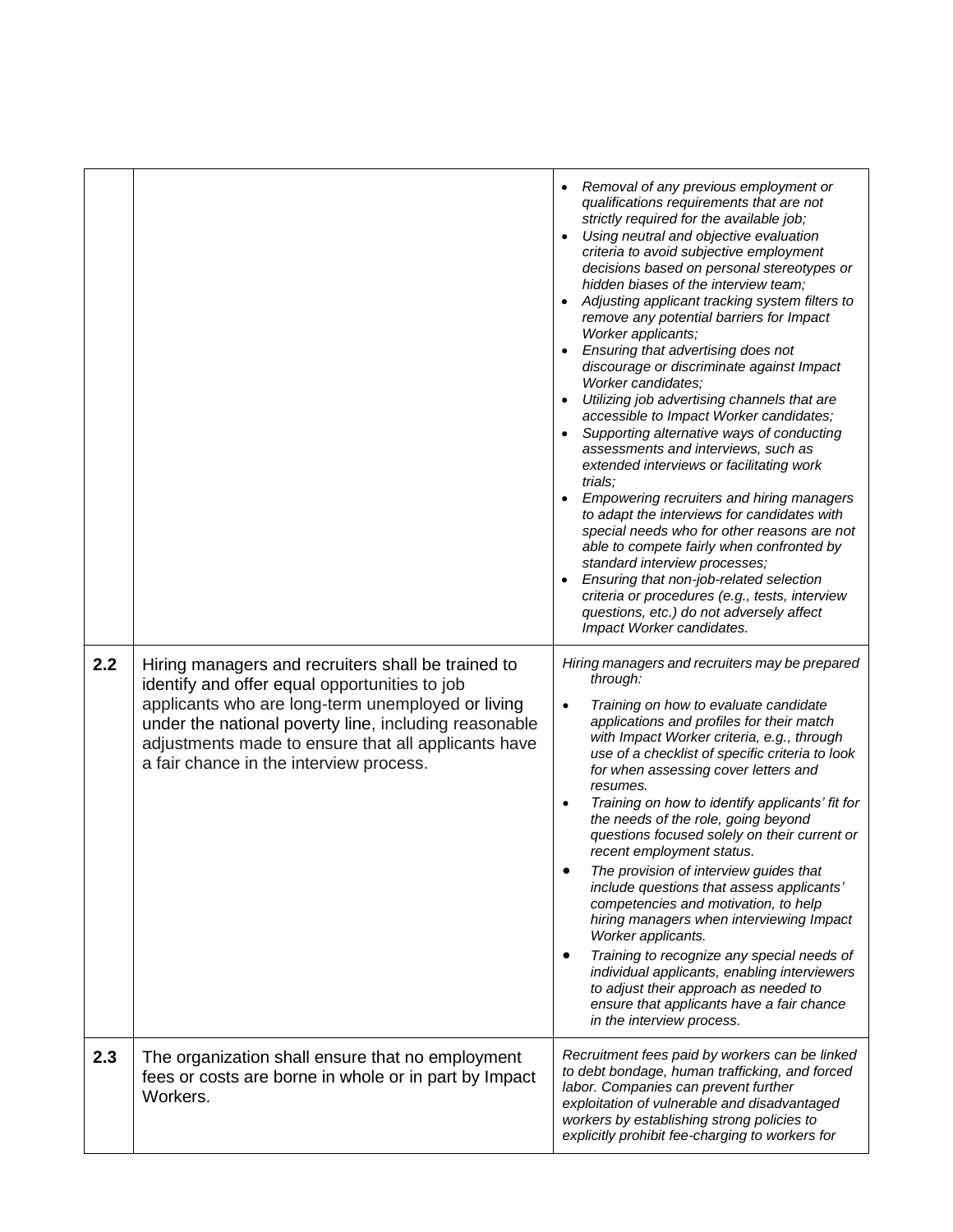|     |                                                                                                                                                                                                                                                                                                                                                                                                                  | employment, and applying the same<br>requirements to private employment agencies.<br>Employers should bear the cost and<br>responsibility of using recruiters and should<br>work with licensed recruitment agents to<br>prohibit unscrupulous recruitment practices.<br>"*Users can find more guidance on this criteria<br>from the ILO's "General principles and<br>operational guidelines for fair recruitment" and<br>the UN Global Compact.                                                                                                                                                                                                                                                                                                                                                                                                                                                                                                                         |
|-----|------------------------------------------------------------------------------------------------------------------------------------------------------------------------------------------------------------------------------------------------------------------------------------------------------------------------------------------------------------------------------------------------------------------|-------------------------------------------------------------------------------------------------------------------------------------------------------------------------------------------------------------------------------------------------------------------------------------------------------------------------------------------------------------------------------------------------------------------------------------------------------------------------------------------------------------------------------------------------------------------------------------------------------------------------------------------------------------------------------------------------------------------------------------------------------------------------------------------------------------------------------------------------------------------------------------------------------------------------------------------------------------------------|
| 2.4 | The organization shall adopt written<br>nondiscrimination and equal opportunity policies for<br>all people, regardless of their age; caste; color;<br>disability; family responsibilities; gender; marital<br>status; national, territorial, or social origin; political<br>opinions; race; religion; sexual orientation; union<br>membership; or any other condition that could give<br>rise to discrimination. | Nondiscrimination and equal opportunity<br>policies may be included in personnel policy<br>manuals, employee handbooks, and other<br>procedural manuals, and should apply to all<br>aspects of the relationship between the<br>organization and its employees, including<br>recruitment, employment, promotion, training,<br>working conditions, discipline, layoff or<br>termination, remuneration, employee benefits,<br>and application of policies.<br>*This clause has been adapted from Social<br><b>Accountability International's SA8000, which</b><br>expands on ILO Convention 111 on ending<br>discrimination in the workforce.                                                                                                                                                                                                                                                                                                                              |
| 2.5 | The organization shall offer reasonable adjustments<br>to the workplace and working conditions for all job<br>applicants and employees with disabilities to ensure<br>that they are empowered to do their job effectively.                                                                                                                                                                                       | To ensure consistent and fair treatment in the<br>workplace, organizations are expected to<br>provide reasonable adjustments for job<br>applicants and employees with disabilities.<br>Ensuring equality for disabled people may<br>mean changing the way employment is<br>structured, the removal of physical barriers,<br>and/or providing extra support for disabled<br>workers.<br>Many factors will be involved in deciding what<br>adjustments to make and they will depend on<br>individual circumstances. Different people will<br>need different changes.<br>The organization is encouraged to offer job<br>flexibility options to workers as a means of<br>accommodating the different needs of different<br>employees and creating multiple pathways to<br>success within the organization.<br>*More guidance on reasonable<br>accommodations in the workplace can be found<br>at the Job Accommodation Network and the<br><b>Business Disability Forum.</b> |
| 2.6 | When quantifying Impact Workers in the workforce,<br>organizations shall only count those qualifying<br>employees who have been employed for a minimum                                                                                                                                                                                                                                                           | Direct positive impacts that reduce the<br>vulnerability or disadvantage of Impact Workers<br>only begin to accrue once employees secure a<br>steady paycheck and, ultimately, steady                                                                                                                                                                                                                                                                                                                                                                                                                                                                                                                                                                                                                                                                                                                                                                                   |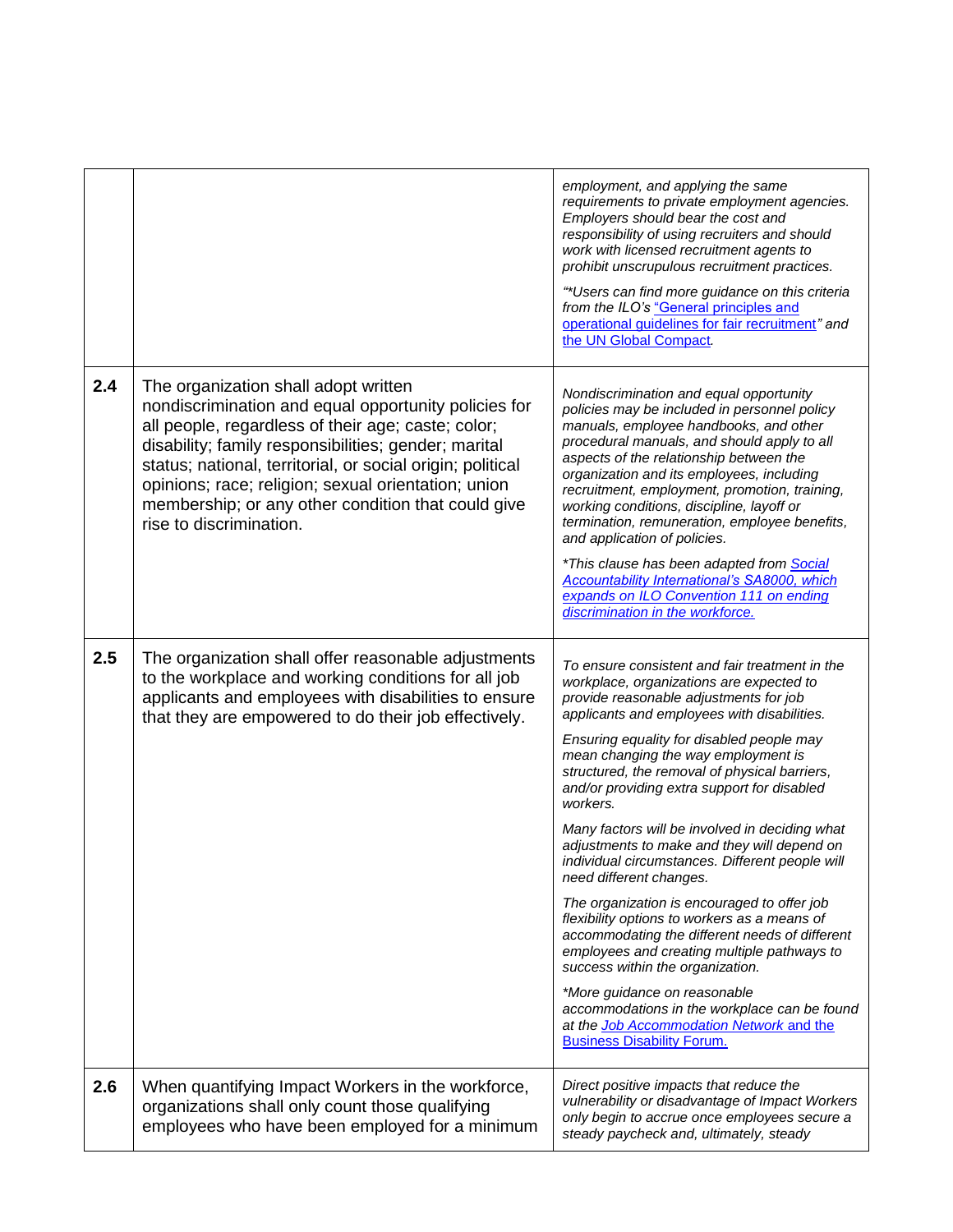|     | of six months, unless those employees have left the<br>organization to attend higher education or for<br>another job opportunity.<br>The organization shall only count part-time workers<br>when their employment is accompanied by<br>onboarding, training, and professional development<br>opportunities to attain the skills required to thrive and<br>advance in the workplace.<br>The organization shall not count uncompensated<br>employees, interns, or apprentices as Impact<br>Workers unless they compensate trainees for the<br>time worked. However, the organization is<br>encouraged to develop pre-employment and on-the-<br>job training programs themselves or in partnership<br>with external training providers. | employment. This Standard requires that<br>Impact Workers be engaged in the workplace<br>for a minimum of six months of paid<br>employment in order to count toward an<br>organization's tally of Impact Workers.<br>Employees who have been fired before working<br>six months, or who have left the workforce<br>voluntarily or without an alternative employment<br>opportunity shall not be counted.<br>Pre-employment training may be beneficial for<br>preparing job seekers for the workplace, and<br>employers are encouraged to offer such<br>training either directly or through a training<br>provider. Organizations are encouraged to<br>consider paying trainees, to ensure equal<br>opportunity for job applicants who might<br>otherwise not be able to train without an<br>income.                                                                                                                                                                                                                                                                                                                                                                                                                                                                                                                                                                         |
|-----|--------------------------------------------------------------------------------------------------------------------------------------------------------------------------------------------------------------------------------------------------------------------------------------------------------------------------------------------------------------------------------------------------------------------------------------------------------------------------------------------------------------------------------------------------------------------------------------------------------------------------------------------------------------------------------------------------------------------------------------|-----------------------------------------------------------------------------------------------------------------------------------------------------------------------------------------------------------------------------------------------------------------------------------------------------------------------------------------------------------------------------------------------------------------------------------------------------------------------------------------------------------------------------------------------------------------------------------------------------------------------------------------------------------------------------------------------------------------------------------------------------------------------------------------------------------------------------------------------------------------------------------------------------------------------------------------------------------------------------------------------------------------------------------------------------------------------------------------------------------------------------------------------------------------------------------------------------------------------------------------------------------------------------------------------------------------------------------------------------------------------------|
| 3.  | <b>REMUNERATION AND BENEFITS</b>                                                                                                                                                                                                                                                                                                                                                                                                                                                                                                                                                                                                                                                                                                     |                                                                                                                                                                                                                                                                                                                                                                                                                                                                                                                                                                                                                                                                                                                                                                                                                                                                                                                                                                                                                                                                                                                                                                                                                                                                                                                                                                             |
| 3.1 | The organization shall pay Impact Workers at least<br>the minimum total compensation required by local<br>law, including all mandated wages, allowances, and<br>benefits.                                                                                                                                                                                                                                                                                                                                                                                                                                                                                                                                                            | The Impact Sourcing Standard seeks to ensure<br>that employers treat all employees with fairness<br>in terms of payment for work done. Impact<br>Workers are not to be considered a less<br>expensive alternative to the traditional<br>workforce.<br>Organizations are highly encouraged to pay<br>their workforce a living wage, which is high<br>enough to meet employees' basic needs and<br>maintain a normal standard of living for the<br>communities in which they live. They are also<br>encouraged to offer higher quality or broader<br>benefits coverage for all employees, to protect<br>their financial stability, health, and wellness.<br>These might include:<br>• Benefits that protect the health and welfare<br>of Impact Workers, such as health<br>insurance, disability and invalidity coverage,<br>life insurance, etc.<br>• Benefits that are designed to support Impact<br>Workers' needs in the workplace, such as<br>free or subsidized meals, free or subsidized<br>transportation to/from work, etc.<br>• Benefits for working parents, such as special<br>accommodations for breastfeeding mothers,<br>subsidized onsite or offsite childcare,<br>extended maternity and paternity leave, etc.<br>• Benefits to improve the financial<br>sustainability of Impact Workers, such as a<br>retirement plan, a pension, stock ownership,<br>etc. |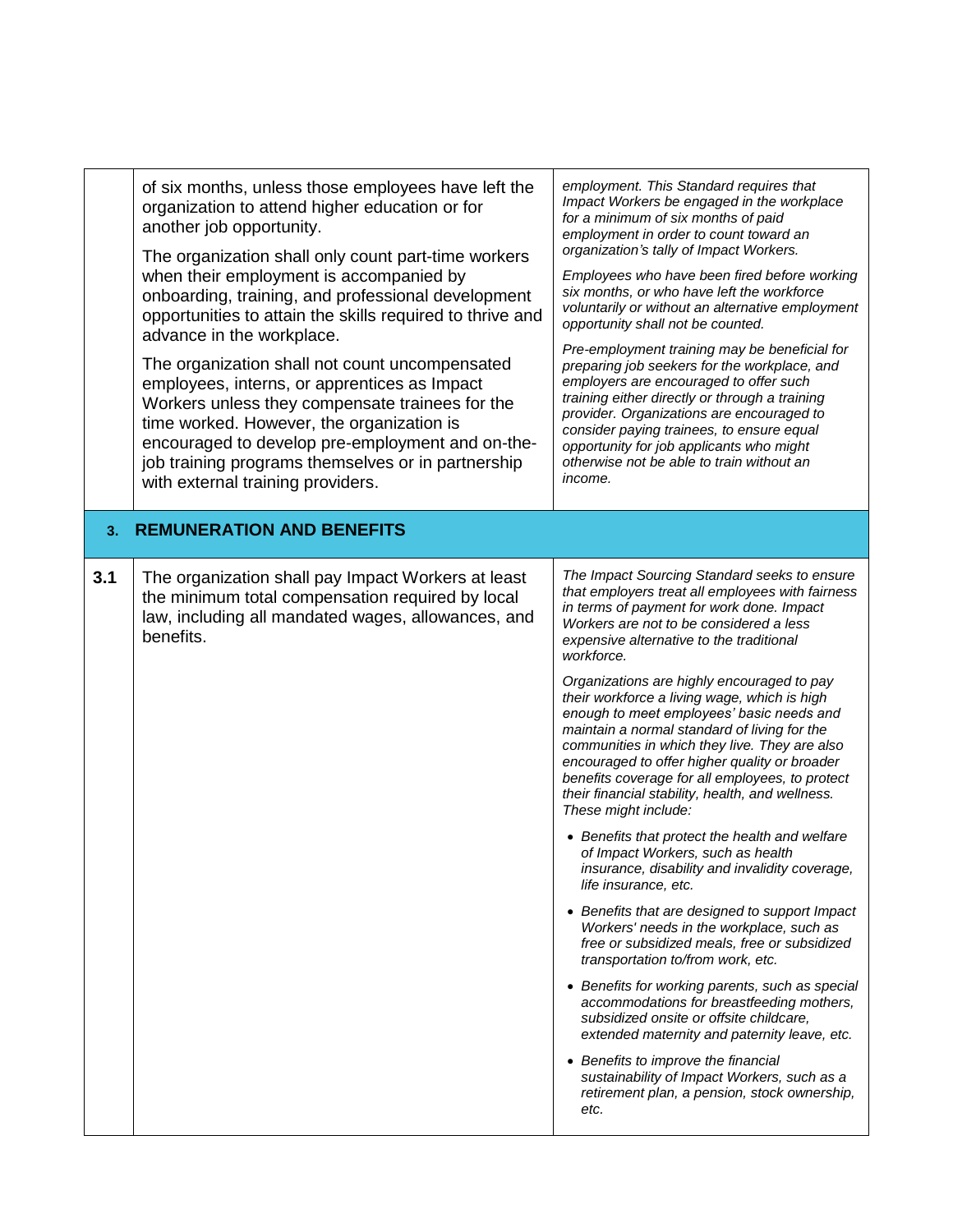| 3.2 | Impact Workers shall be compensated equally and<br>enjoy the same benefits as employees with the same<br>levels of work experience and work assignments.<br>Workers who are not offered the same benefits as<br>their peers shall not be counted toward service<br>providers' Impact Sourcing initiatives.                                        | Impact Workers shall not be compensated<br>differently or less than peer workers who are in<br>the same roles. Equal pay for equal work is<br>both fair and in the interest of companies to<br>motivate and retain Impact Workers.                                                                                                                                                                                                                                                                                                                                                                                                                                                                                                                                                                                                                                                                                                                                                                                                                                                                   |
|-----|---------------------------------------------------------------------------------------------------------------------------------------------------------------------------------------------------------------------------------------------------------------------------------------------------------------------------------------------------|------------------------------------------------------------------------------------------------------------------------------------------------------------------------------------------------------------------------------------------------------------------------------------------------------------------------------------------------------------------------------------------------------------------------------------------------------------------------------------------------------------------------------------------------------------------------------------------------------------------------------------------------------------------------------------------------------------------------------------------------------------------------------------------------------------------------------------------------------------------------------------------------------------------------------------------------------------------------------------------------------------------------------------------------------------------------------------------------------|
| 4.  | <b>TRAINING AND CAREER DEVELOPMENT</b>                                                                                                                                                                                                                                                                                                            |                                                                                                                                                                                                                                                                                                                                                                                                                                                                                                                                                                                                                                                                                                                                                                                                                                                                                                                                                                                                                                                                                                      |
| 4.1 | The organization shall provide onboarding, training,<br>and professional development opportunities to<br>Impact Workers to enable them to attain the skills<br>required to thrive and advance in the workplace.<br>These opportunities shall be no less than those<br>offered to all other employees who occupy the same<br>roles in the company. | Impact Sourcing service providers are<br>responsible for providing training and mentoring<br>that offers workers of all backgrounds the<br>opportunity, skills, experience, and information<br>necessary to perform well and advance in their<br>careers. They may consider:<br>Surveying the workforce to identify training<br>needs:<br>Creating an onboarding program for new<br>$\bullet$<br>Impact Worker hires;<br>Ensuring that the onboarding system<br>delivers adjustments needed by disabled<br>employees quickly and efficiently;<br>Offering a mentorship program to help<br>$\bullet$<br>ensure that new Impact Workers develop<br>relationships within the company and<br>receive ongoing guidance and support;<br>Staffing new Impact Workers on teams<br>$\bullet$<br>with managers who are trained and<br>experienced in onboarding workers from<br>diverse socio-economic backgrounds;<br>Offering ongoing professional development<br>opportunities and trainings to Impact<br>Workers that empower them in their roles<br>and prepare them for advancement in their<br>careers. |
| 4.2 | The organization shall ensure that promotion criteria<br>are made known to all employees, establish clear<br>performance criteria, and ensure that appraisals of<br>Impact Workers are based on job performance.                                                                                                                                  | IS providers may monitor performance<br>appraisal systems for patterns of potential<br>discrimination and make sure that performance<br>appraisals are based on employees' actual job<br>performance, limiting the potential for<br>intentional or unintentional bias in the<br>performance assessment. Organizations are<br>encouraged to provide Impact Workers with a<br>career advisor who ensures that they are aware<br>of advancement opportunities and the steps<br>they would need to take to qualify and apply for<br>those opportunities.                                                                                                                                                                                                                                                                                                                                                                                                                                                                                                                                                 |
| 5.  | <b>MANAGEMENT SYSTEMS</b>                                                                                                                                                                                                                                                                                                                         |                                                                                                                                                                                                                                                                                                                                                                                                                                                                                                                                                                                                                                                                                                                                                                                                                                                                                                                                                                                                                                                                                                      |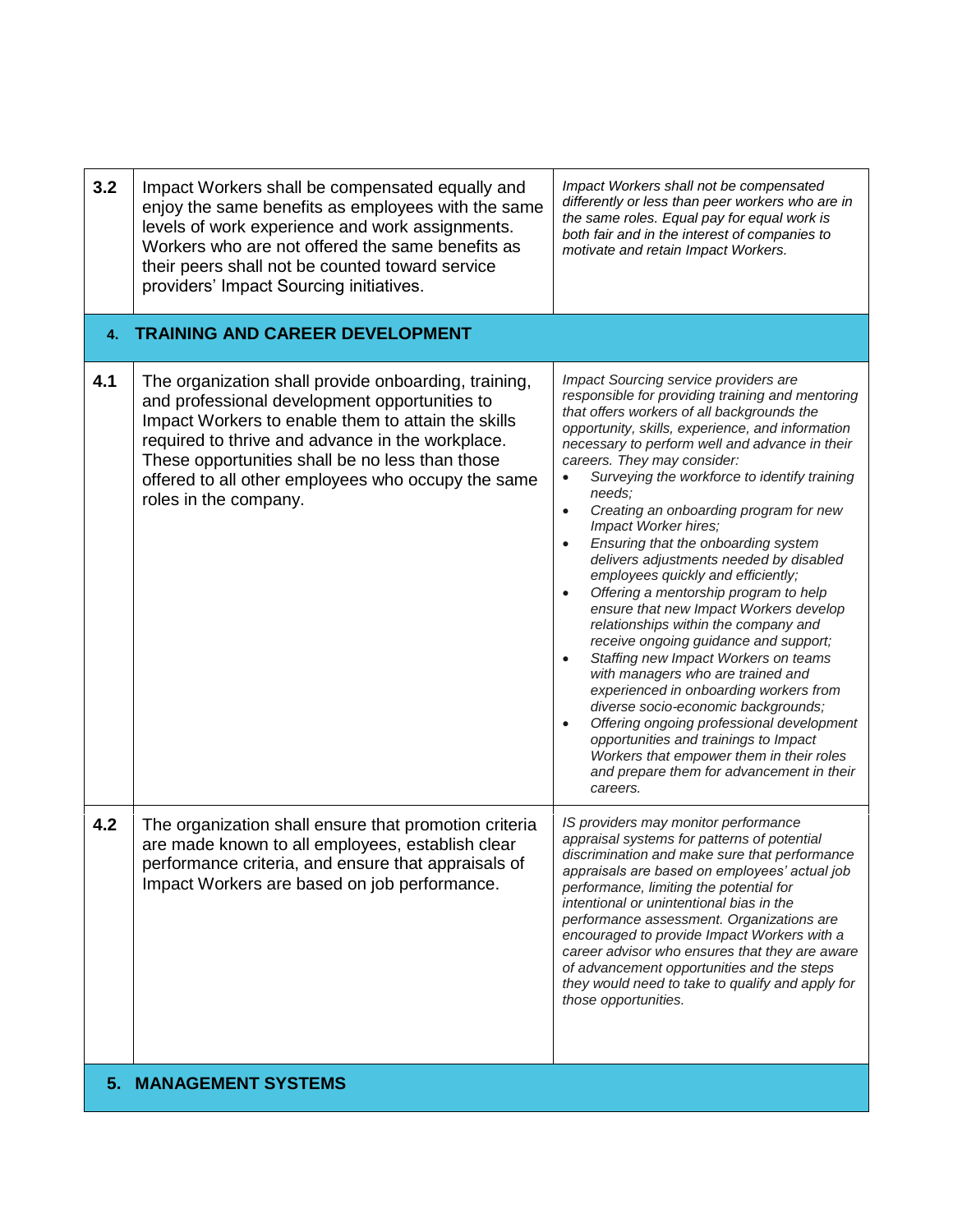| 5.1 | The organization shall establish systems that will<br>enable the organization to measure and evaluate the<br>success of Impact Workers compared to their peers<br>over time.                                                                        | Measurement and evaluation of Impact<br>Sourcing initiatives ensure that companies are<br>able to evaluate the effectiveness of their<br>initiative and can strengthen the business case<br>for Impact Workers.<br>Metrics may include: indicators on Impact<br>Worker integration and performance compared<br>to the company's entire workforce. Indicators of<br>integration may include average tenure and<br>turnover rates. Performance indicators may<br>include records of promotions and firings as<br>well as other KPIs of job performance tracked<br>by role. |
|-----|-----------------------------------------------------------------------------------------------------------------------------------------------------------------------------------------------------------------------------------------------------|--------------------------------------------------------------------------------------------------------------------------------------------------------------------------------------------------------------------------------------------------------------------------------------------------------------------------------------------------------------------------------------------------------------------------------------------------------------------------------------------------------------------------------------------------------------------------|
| 5.2 | The organization shall maintain appropriate<br>documented information to demonstrate conformity<br>to and implementation of this Impact Sourcing<br>Standard, and to provide evidence of such records<br>upon request.                              | *This clause has been adapted from Social<br>Accountability International's SA8000.                                                                                                                                                                                                                                                                                                                                                                                                                                                                                      |
| 5.3 | The organization shall regularly conduct a<br>management review of its policy statements,<br>policies, procedures, and management systems for<br>implementing this Standard, together with<br>performance results, in order to continually improve. | *This clause has been adapted from <b>Social</b><br><b>Accountability International's SA8000.</b>                                                                                                                                                                                                                                                                                                                                                                                                                                                                        |